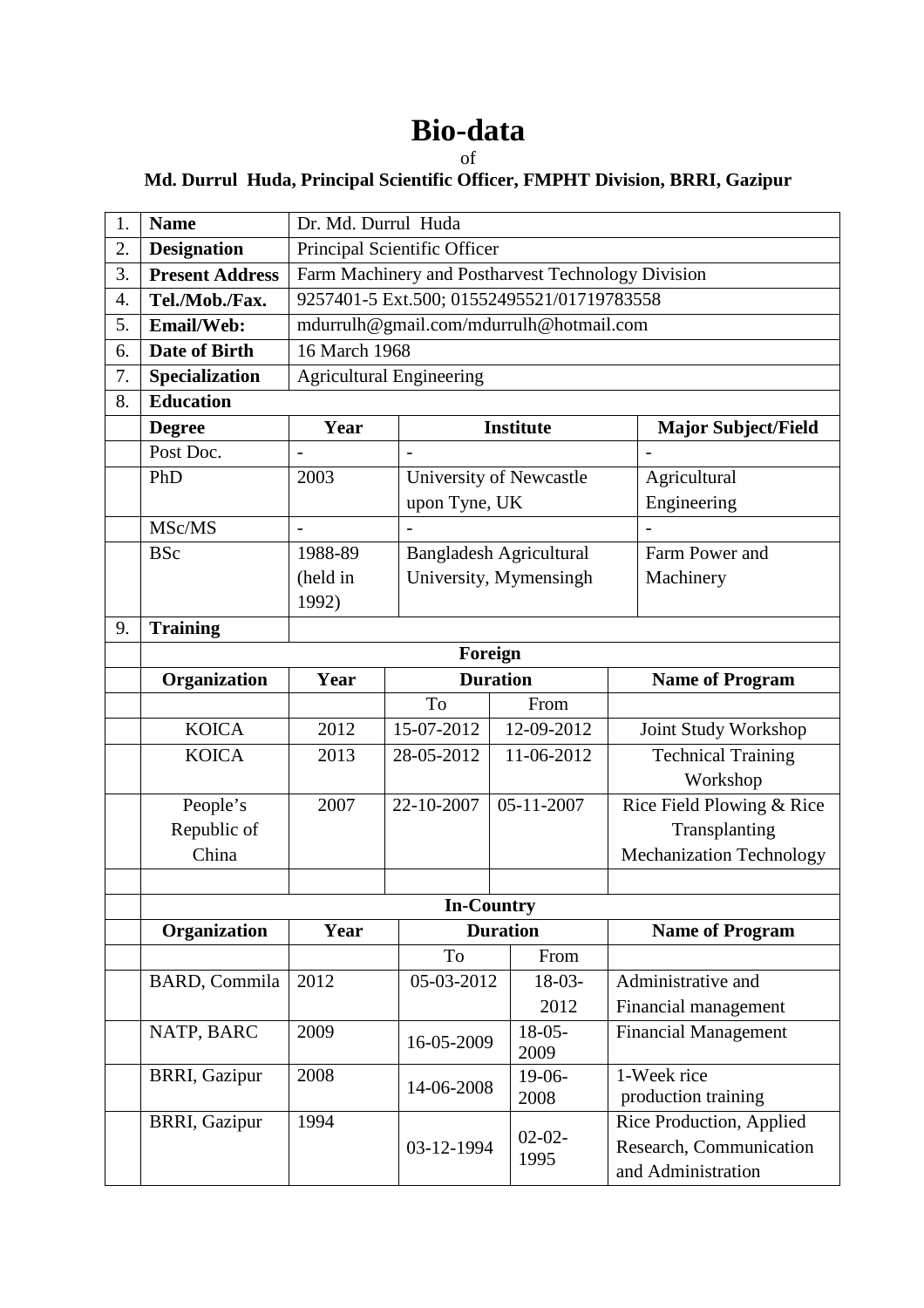| 10   Publication(s): (Heading & PDF file) |                 |  |  |  |  |
|-------------------------------------------|-----------------|--|--|--|--|
|                                           | <b>National</b> |  |  |  |  |

- Alam, M. M., Huda, M.D**.,** Hoque, M.S. and Bhuiyan, M.G.K. (2004) Studies on storage stability of guava juice and jelly. *Journal of the Institution of Engineers Banglades, 31(1),81-87*
- Bhuiyan, MGK, MA Quasem, TK Sarker, MS Islam, MD Huda and AKM S. Islam 2009. Studies on the quality of paddy stored in steel drum, plastic drum, low-cost cocoon and gunny bag. Intl. J. BioRes. **6**(2):1-6
- Bhuiyan MGK, MD Huda, AKMS Islam, MA Hossen and MS Islam (2010). Study the adoption status of Farm Machinery in Some selected sites of Bangladesh. *Journal of the Institution of Engineers, Banglades,* Vol., **38**(1)/AE, 1-8.
- Hossen, M.A., Huda, M.D**.,** Dewan, M.M.R., Islam, S.A. and Sarker, T.K. (2006) Arsenic test and removal from tube well water at control flow rate for drinking purpose. *International Journal of Sustainable Agricultural Technology, 2(5), 26-30*
- Hossen MA, MD Huda, AKMS Islam, M Misbahuzzaman and MAB Siddique (2010). Performance evaluations of different close drum thresher (CDT) comparing with manual threshing**.** *The Institution of Engineers, Bangladesh*. Vol., **38**(1)/AE, 91-99.
- Hossain ABM Zahid, MGK Bhuiyan, M A Hossen and MD Huda (2010). Development of a method for selecting two wheel drive tractor. Eco-friendly Agril. J. **3** (3): 154-158.
- Huda, M.D., Chowdhury, M.M.I., Hossain, M.A., Alam, M.S. and Islam, M.M. (2010) Moisture Sorption Isotherm for Lentil (Lens Culinaris L). *Journal of the Institution of Engineers, Bangladesh,38(1),9-18.*
- Huda, M.D**.** and Islam, M.T. (2004) Shrinkage and colour evaluation of tomato for convection and sun drying. *Journal of the Institution of Engineers, Bangladesh,31(1),1-9*
- Huda, M.D., Haque, M.A. and Islam, M.M. (2006) Test and evaluation of SRR-1 dryer in Bangladesh. *International Journal of BioResearch, 1(1), 21-29.*
- Islam, M.T., Zami, M.A. and Huda, M.D**.** (2006) Modeling of ear-ma-ze bed shrinkage during drying. *The Agriculturists, 4(1&2), 133-140.*
- Quasem, M.A., GK Bhuiyan, AKM S Islam, MD Huda and MM Islam (2006). Mobile rice huller: An alternative source of income for rural areas. *Intl. J. BioRes*. 1(4):31-34.
- Rahman, SMM, MGK Bhuiyan, M A Rahman, MA Baqui and M. D.Huda 2006. Popularizing BRRI seed dryer in Bangladesh. *International Journal of Sustainable Agricultural Technology, 2(4), 47-52.*
- Saif, S.M.H., Alam, M.M**.** and Huda, M.D**.** (1996) Design and development of a multirow seed drill for paddy. *Bangladesh Journal of Agriculture*, **21**, 37 – 48

 **International** 

- Chowdhury, M.M.I., Huda, M.D. and Hossain, M.A. (2006) Moisture sorption isotherms for mungbean (*Vigna radiato L*). *Journal Of Food Engineering*, **74**, 462-467.
- Hossen, M.A., Islam, M.S.,**,** Rahman, MA., Huda, M.D., Bhuyain, M.G.K. and Nath, B.C. (2013) Design and Development of a Manually Operated Urea Supper Granule(USG)